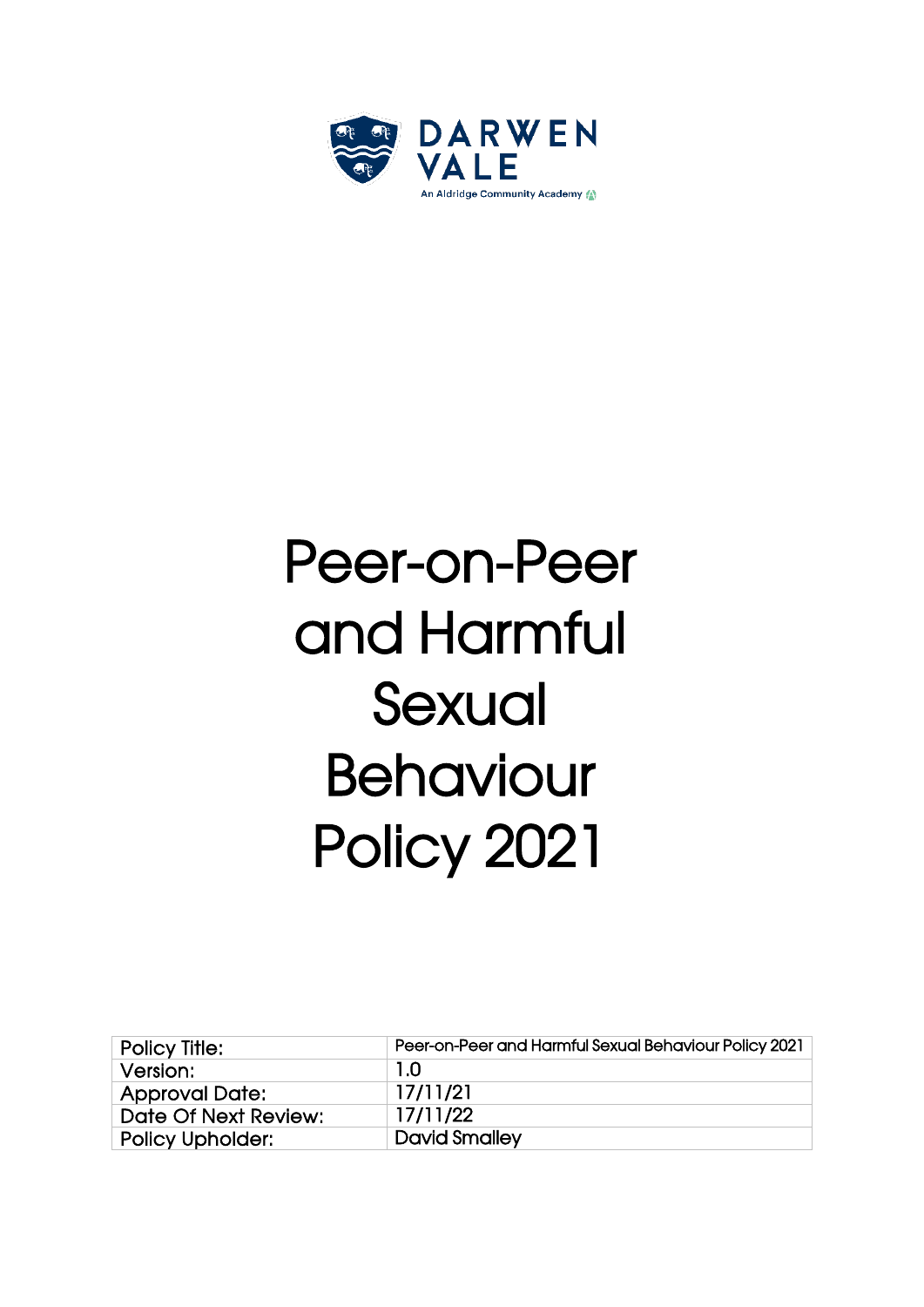

## Peer-on-Peer and Harmful Sexual Behaviour Policy 2021

All staff should have access to this policy and Principals must ensure that they have opportunity to read and understood its contents. This is a Trust-wide policy which is tailored by schools. It requires Trust Board approval and to be noted by LGCs.

| <b>Version:</b>              |                                |
|------------------------------|--------------------------------|
| <b>Trust Board Approval:</b> | 17 <sup>th</sup> November 2021 |
| <b>Date of Last Review:</b>  |                                |
| <b>Date of Next Review:</b>  | 17 <sup>th</sup> November 2022 |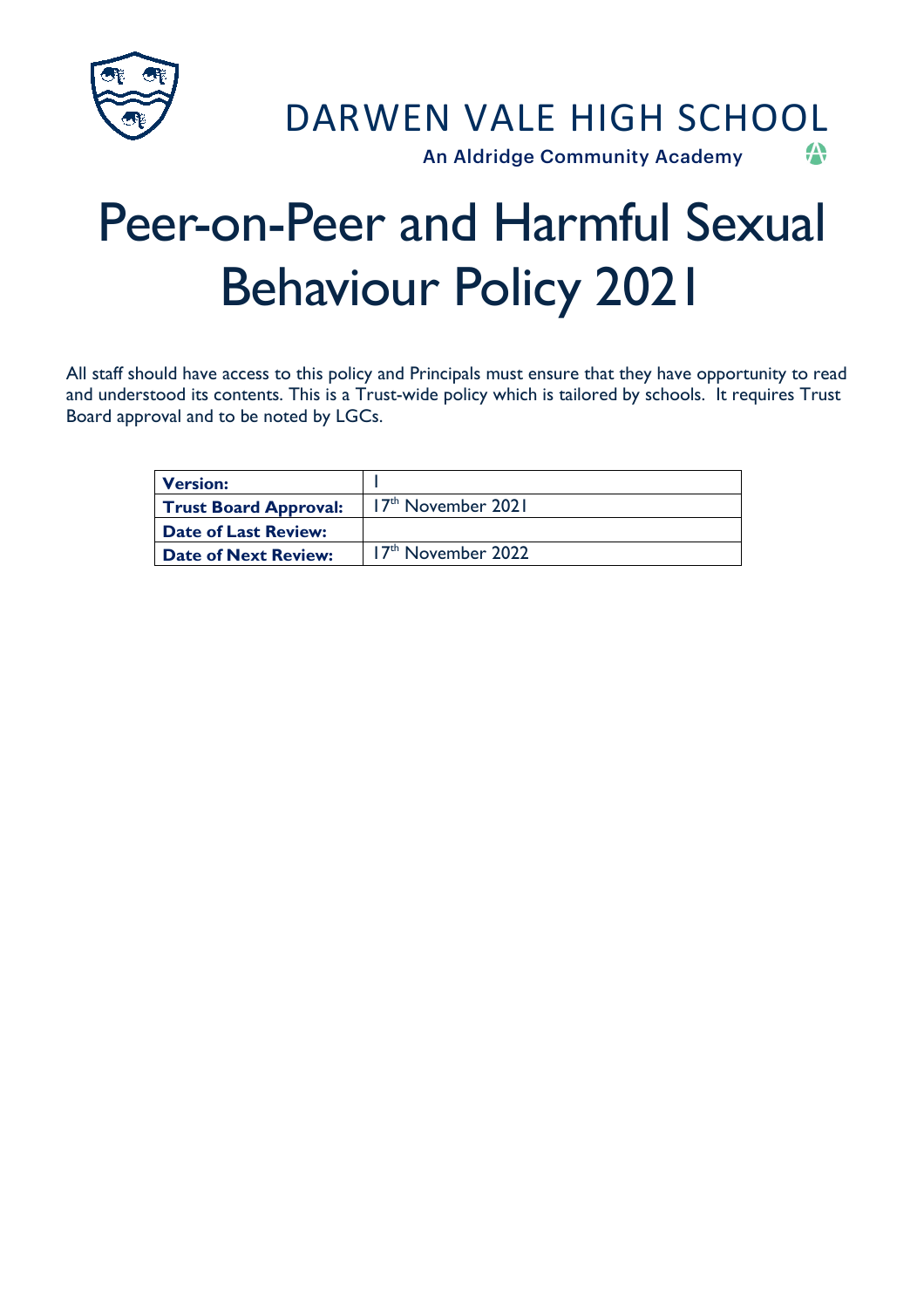

An Aldridge Community Academy

### **Contents**

| <b>Section</b>    |                                                                                      |
|-------------------|--------------------------------------------------------------------------------------|
|                   | Introduction                                                                         |
|                   | Context                                                                              |
|                   | Definition of peer-on-peer abuse                                                     |
| Α.                | Ways in which peer-on-peer abuse happens                                             |
| 5.                | Signs and Indicators                                                                 |
| 6.                | Whole-school/college approach                                                        |
| 7.                | Responding to concerns or allegations of peer-on-peer abuse and sexual<br>harassment |
| 8                 | Multi-agency safeguarding arrangements                                               |
| 9.                | <b>Disciplinary Action</b>                                                           |
| 10.               | Staff induction, awareness and training                                              |
|                   | Alternative Provision (AP) and Managed Moves                                         |
| <b>Appendix A</b> | Peer-on-peer abuse: Risk and Needs assessment                                        |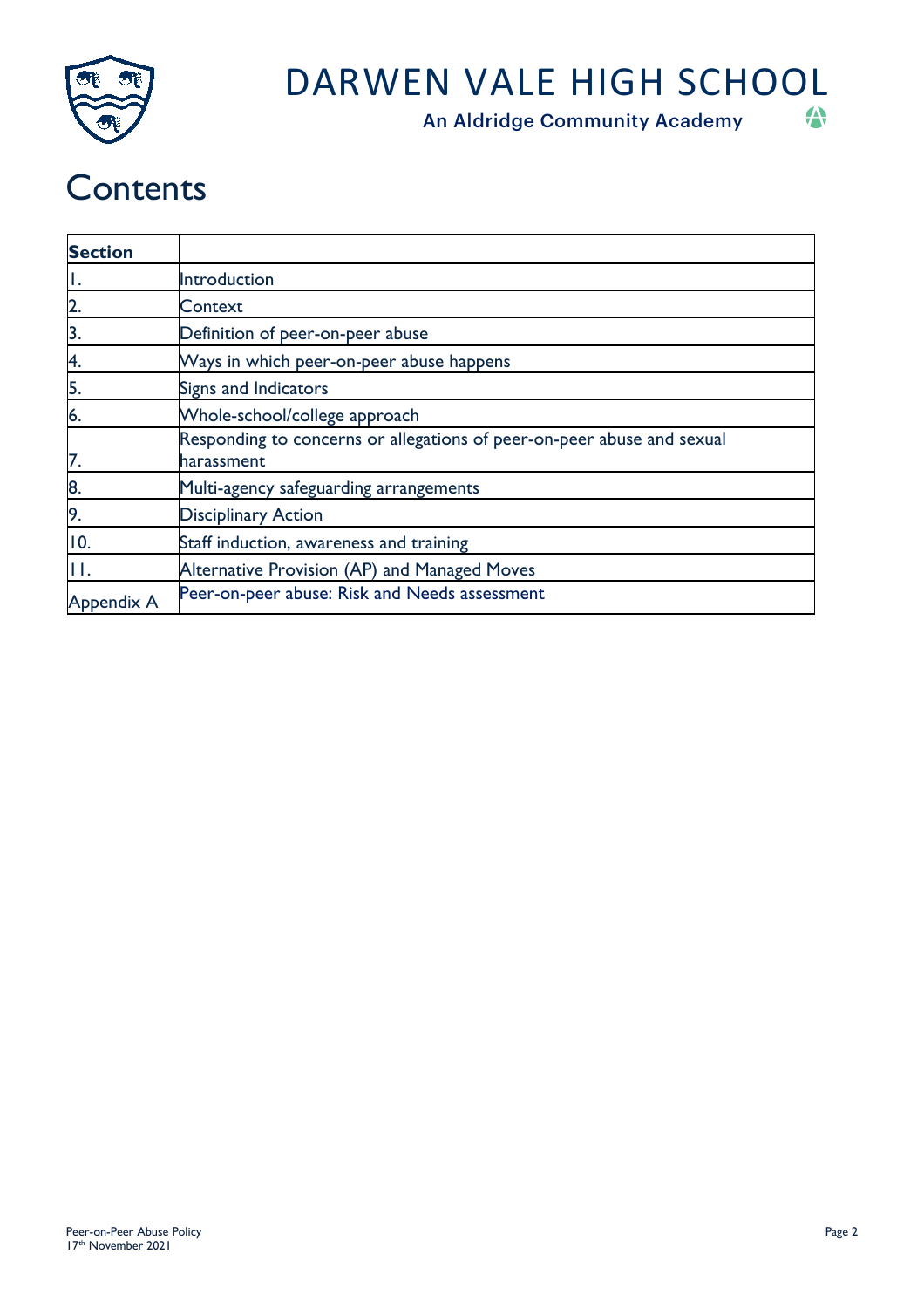

An Aldridge Community Academy

### 1. Introduction

This peer-on-peer abuse policy requires that:

- Staff **must** read the safeguarding and child protection policy and as a minimum at least Part 1 of the most recent version of Keeping Children Safe in Education.
- Darwen Vale High School references the UKCCIS Guidance: Sexting in schools and colleges, responding to incidents and safeguarding young people (2016) and the DfE's advice on Sexual Violence and Sexual Harassment Between Children in Schools and Colleges (2018).
- All staff members are to be informed of how to access this policy, as well as the school or college's safeguarding and child protection policy and procedures, behaviour policy and advice from their Local Authority Safeguarding Partnerships.
- All staff members must be kept up to date with any relevant peer-on-peer abuse developments.
- All staff have had training about peer-on-peer abuse and harmful sexual behaviours

### 2. Context

This policy has been developed in accordance with the principles established by the updated Children Acts 1989 and 2004 and related guidance. This includes:

- Keeping Children Safe in Education (KCSIE) DfE (Sept 2021)
- Working Together to Safeguard Children DfE (Dec 2020)
- What to do if you are worried a child is being abused DfE (March 2015)
- Information Sharing Advice for practitioners DfE (July 2018)
- Safer Working Practice for Adults Who Work with Children and Young People in Education Settings (May 2019)
- Sexual violence and sexual harassment between children in schools and colleges DfE (Sept 2021)
- Relationships education, relationships and sex education (RSE) and health education (DfE Sept 2021)
- 'Early years' foundation stage statutory framework (EYFS)' (July 2021)
- Inspecting safeguarding in early years, education and skills settings (August 2021)

Similarly, we have a duty to safeguard vulnerable adults in our adult learning setting and to ensure that our standards of safeguarding never fall below the practice set out in the documents above, whatever the setting.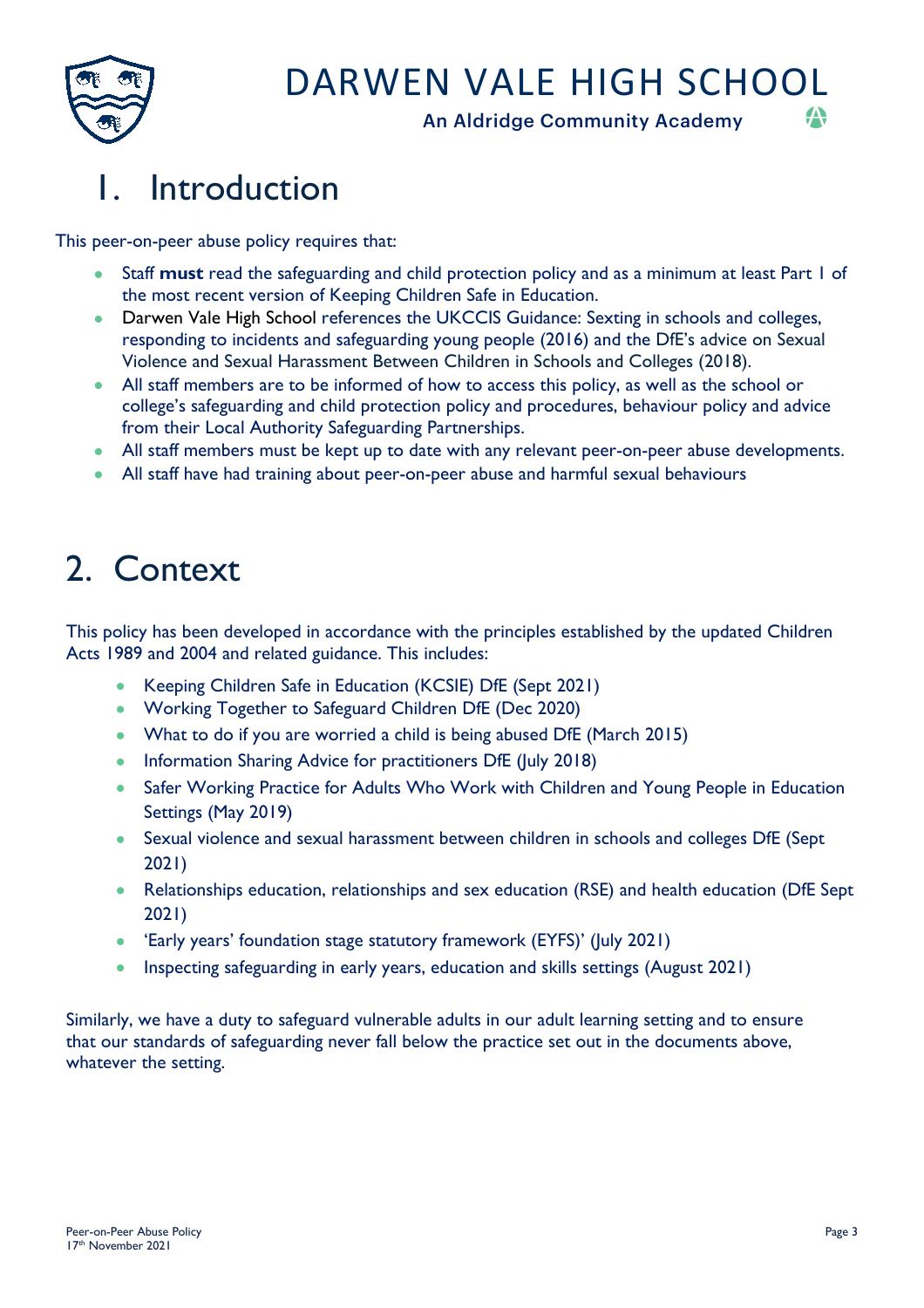

An Aldridge Community Academy



### 3. Definition of peer-on-peer abuse

Peer on Peer abuse is when a young person is exploited, bullied or harmed by their peers who are of the same or similar age, which can also be done online to facilitate, threaten or encourage physical abuse. All staff need to ensure that all inappropriate behaviour between children and young people is challenged. Staff should not downplay certain behaviours as **"just banter"** or **"boys being boys",** as Ofsted's review into sexual harassment in schools and colleges (April 2021) showed that this can lead to a culture of unacceptable behaviour, an unsafe environment for children and young people, and a culture that normalises abuse. It is important to understand that even if there are no reports of peer-on-peer abuse in a school or college, this doesn't mean it is not happening and all concerns need to be reported.

Peer-on-peer abuse can take various forms, including (but not limited to): serious bullying (including cyberbullying), relationship abuse, domestic violence and abuse, child sexual exploitation, youth and serious youth violence, harmful sexual behaviour, and/or prejudice-based violence including, but not limited to, gender-based violence.

Examples of online peer-on-peer abuse would include sexting (or youth produced sexual imagery), online abuse, peer-on-peer grooming, the distribution of youth involved sexualised content, and harassment.

Every member of staff at Darwen Vale High School recognises that learners experiencing peer-onpeer abuse are no different to safeguarding against any other vulnerability or concern and will be approached and responded to in the same way as protecting children/vulnerable adults from any other risks.

### 4. Ways in which peer-on-peer abuse happens

All behaviour takes place on a spectrum. Understanding where a child's behaviour falls on a spectrum is essential to being able to respond appropriately to it. When defining harmful sexual behaviours and those that are 'normal' and age appropriate, the following continuum<sup>1</sup> has been used as part of this policy:-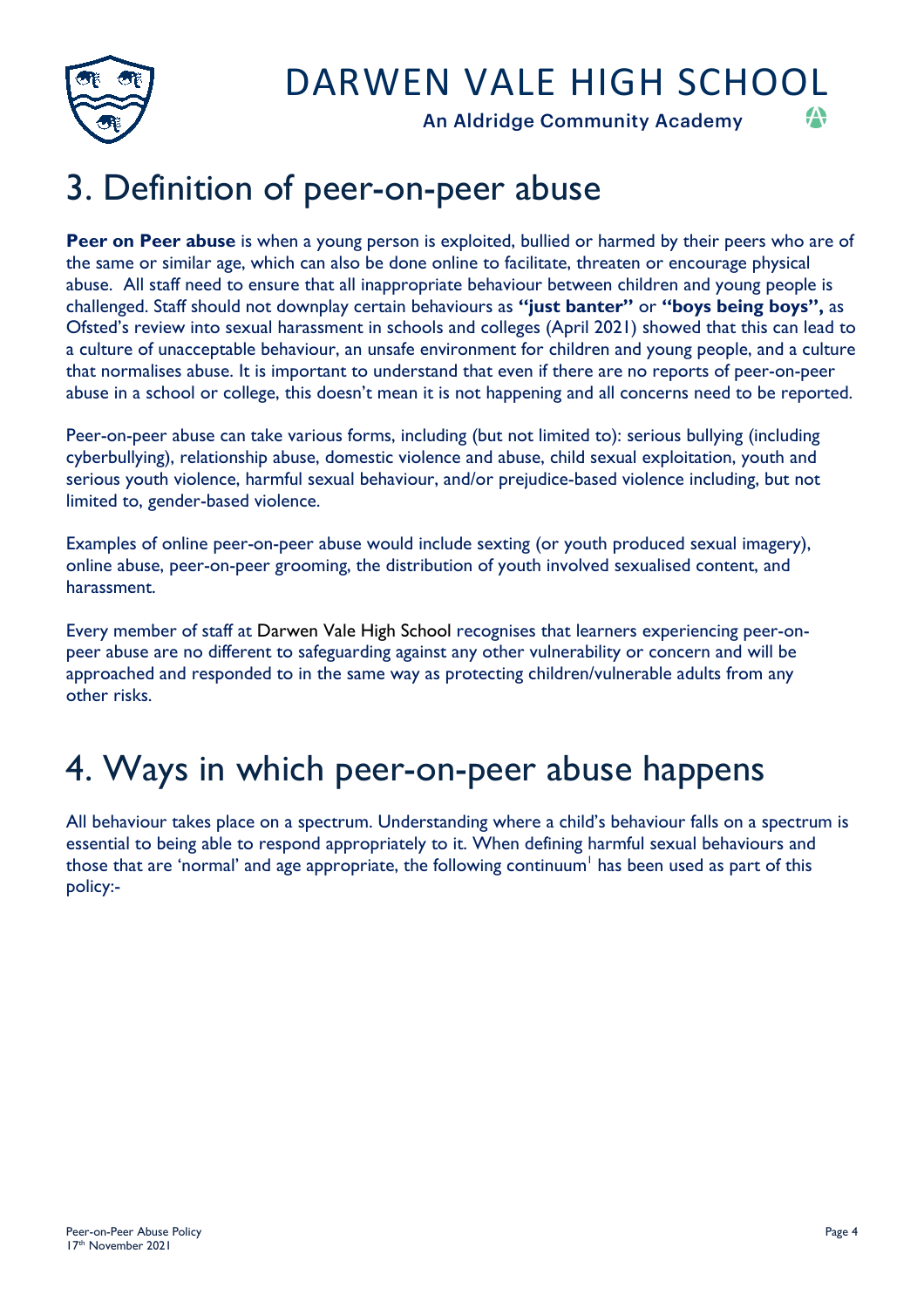

An Aldridge Community Academy



#### **Sexual behaviours across a continuum**



1Simon Hackett (2014) "Children and Young People with Harmful Sexual Behaviours"

#### **Other behaviours**

When dealing with other alleged behaviour which involves reports of, for example, emotional and/or physical abuse, staff can draw on aspects of the continuum to assess where the alleged behaviour falls on a spectrum and to decide how to respond. This could include, for example, whether it:

- is socially acceptable,
- involves a single incident or has occurred over a period of time,
- is socially acceptable within the peer group,
- is problematic and concerning,
- involves any overt elements of victimisation or discrimination e.g. related to race, gender, sexual orientation, physical, emotional, or intellectual vulnerability,
- involves an element of coercion or pre-planning,
- involves a power imbalance between the child/ children allegedly responsible for the behaviour and the child/children allegedly the subject of that power, and
- involves a misuse of power.

Peer-on-peer abuse usually manifests as one, or a combination, of the following:

• **Bullying:** can take different forms, including cyberbullying, racist and religious bullying and homophobic bullying. It's important to bear in mind that some types of behaviour or communication may constitute a criminal offence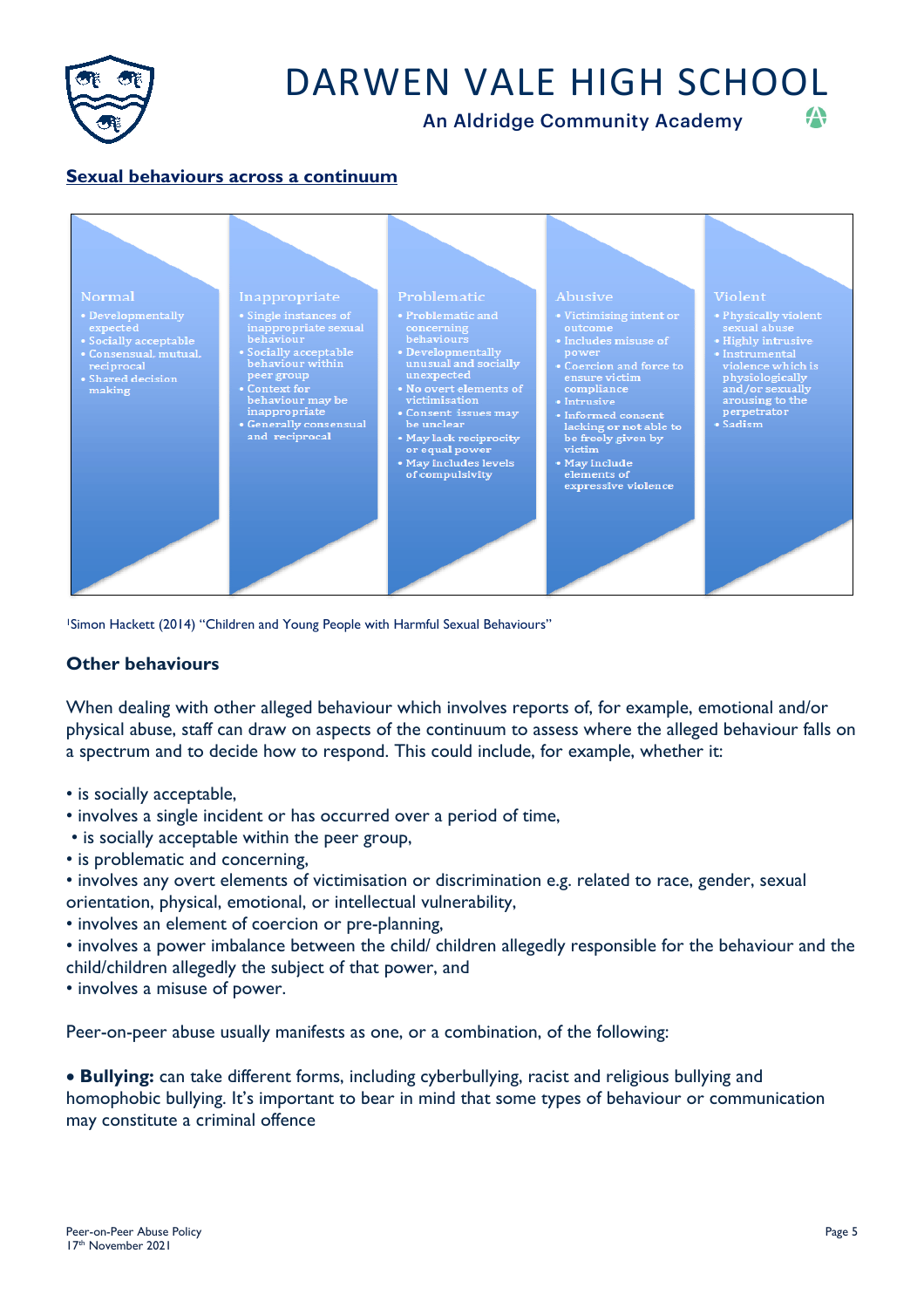

An Aldridge Community Academy



• **Domestic violence:** teenage relationship abuse involves controlling, coercive, threatening behaviour, violence or abuse between intimate partners or family members aged 16 or over. It can be psychological, physical, sexual, financial and/or emotional

• **Child sexual exploitation (CSE):** defined as an individual or group taking advantage of an imbalance of power to coerce, manipulate or deceive a child or young person into sexual activity in exchange for something the victim needs or wants, and/or for the financial advantage or increased status of the perpetrator or facilitator. CSE can be perpetrated by other children. It may have occurred even if the sexual activity appears consensual; for example, if the child is legally old enough to consent but lacks the freedom or capacity to do so. This applies if the child is fearful or under the influence of harmful substances. It does not always involve physical contact – it may occur through the use of technology. It can sometimes be mistaken for 'normal' adolescent behaviours. It is important to remember that CSE is never the victim's fault, even if there is some form of exchange or partial consent.

• **Harmful sexual behaviour:** involves a child engaging in discussions or acts that are inappropriate for their age or stage of development, whether online or offline. It includes sexualised language or role play, viewing pornography, sexual harassment and sexual violence. It also includes 'sexting' or 'youth produced sexual imagery', whereby a sexually explicit text, image or video is sent or received. It is a criminal offence to take, possess or distribute sexual content of anyone under 18 years of age.

• **Sexual harassment**: unwanted conduct of a sexual nature, which can include sexual comments about another's body, un-wanted physical contact, interfering with clothing, comments about another person's sexual experience, sexual "jokes" or taunting including inuendo, sexual name-calling, sexual gestures.

• **Online sexual harassment:** Sexual harassment creates an atmosphere that, if not challenged, can normalise inappropriate behaviours and provide an environment that may lead to sexual violence. Online abuse can take the form of online grooming, sending or receiving of inappropriate images of children, cyber bullying, Revenge Porn and stalking.

• **Sexual violence:** rape, assault by penetration or sexual assault, as defined by the Sexual Offences Act 2003. A child under 13 can never consent to sexual activity.

• **Serious youth violence:** this form of abuse applies to victims aged 1-19 years old who are subject to offences such as violence, sexual offences, robbery, or gun or knife crime. This may occur within the context of gang activity.

### 5. Signs and Indicators

Peer-on-peer abuse is a complex issue and will have varied warning signs. However, staff should be alert to the well-being of students and be aware of the signs and be mindful of the fact that the way(s) in which children will disclose or present with behaviour(s) as a result of their experiences will differ.

Warning signs can include: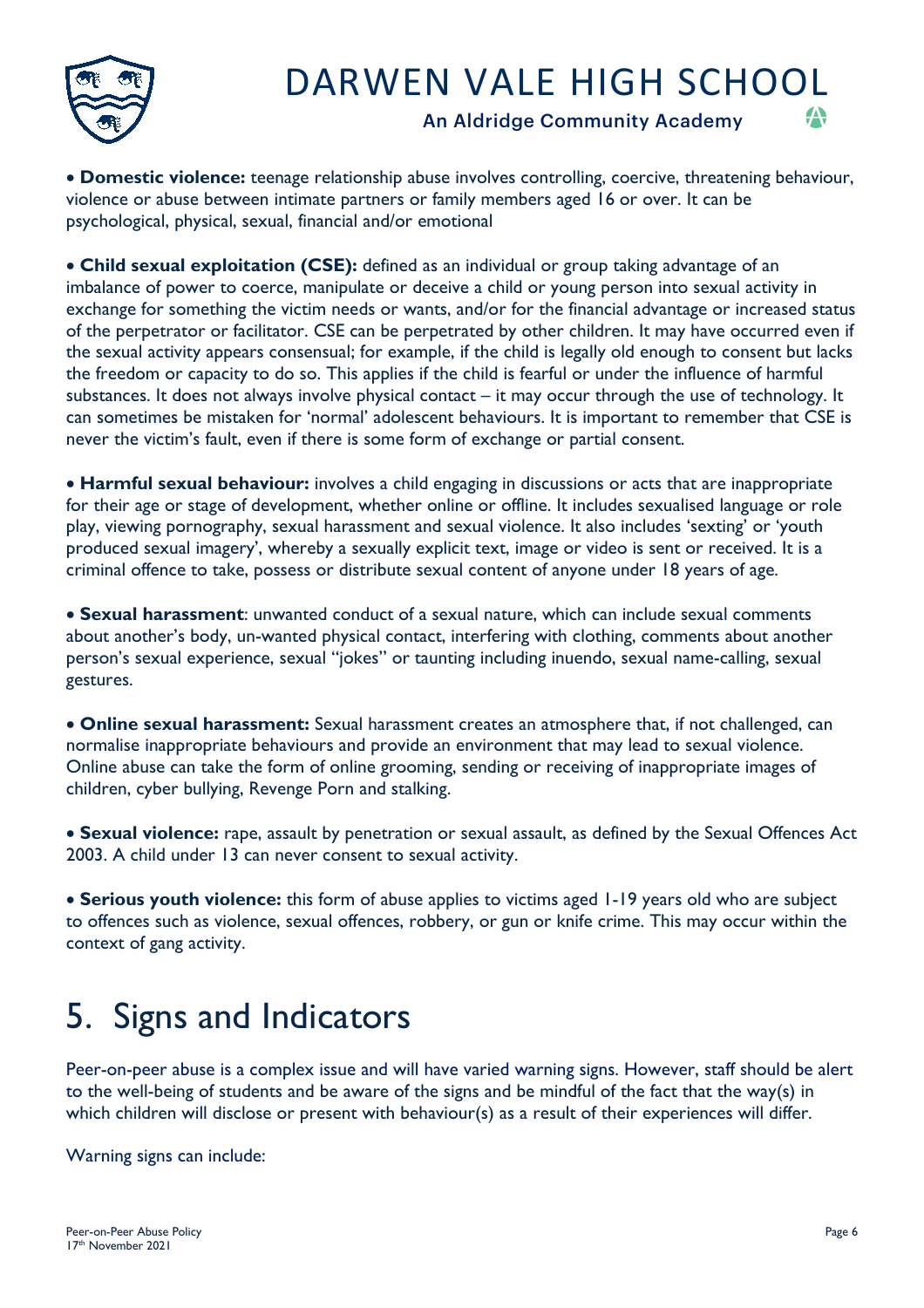

An Aldridge Community Academy



- Changes in behaviour or demeanour; for example, a child becoming withdrawn
- Signs of depression or anxiety
- Avoidance of particular individuals
- Unexplained injuries
- Disengaging from classes or struggling to carry out school related tasks to the standard ordinarily expected
- Sudden development of sexualised behaviour or language
- Exclusion or isolation from peers
- Acts of extreme compliance
- Failing to attend school
- Experiencing difficulties with mental health and/or emotional wellbeing
- Becoming withdrawn and/or shy; experiencing headaches, stomach aches, anxiety and/or panic attacks Suffering from nightmares or lack of sleep or sleeping too much
- Alcohol or substance misuse
- Changes in appearance and/or starting to act in a way that is not appropriate for the child or young person's age
- Abusive behaviour towards others

It is important to understand that a child may be experiencing peer-on-peer abuse without showing any signs of harm. Any child can be vulnerable to peer-on-peer abuse due to the strength of peer influence during adolescence, and staff should be alert to signs of such abuse amongst all children and young people and take all concerns raised by third parties seriously – ensuring that they are reported.

Individual and situational factors can increase a child's vulnerability to abuse by their peers. For example, an image of a child could be shared, following which they could become more vulnerable to peer-onpeer abuse due to how others now perceive them, regardless of any characteristics which may be inherent in them and/or their family.

Peer group dynamics can also play an important role in determining a child's vulnerability to such abuse, as well as contextual influences, for example;

- Children who are more likely to follow others and/or who are socially isolated from their peers may be more vulnerable to peer-on-peer abuse.
- Children who are questioning or exploring their sexuality may also be particularly vulnerable to abuse by their peers.
- Girls are more susceptible to peer-on-peer abuse than boys and this difference may be due to societal norms (particularly around power, control and the way in which femininity and masculinity are constructed) rather than biological factors.
- Children with Special Educational Needs and/or Disabilities (SEND) are three times more likely to be abused than their peers without SEND, and additional barriers can sometimes exist when recognising abuse in children with SEND. These can include assumptions that indicators of possible abuse such as a behaviour, mood and injury relate to a child's presenting need rather than the possibility of them being harmed by others, the potential for children with SEND to be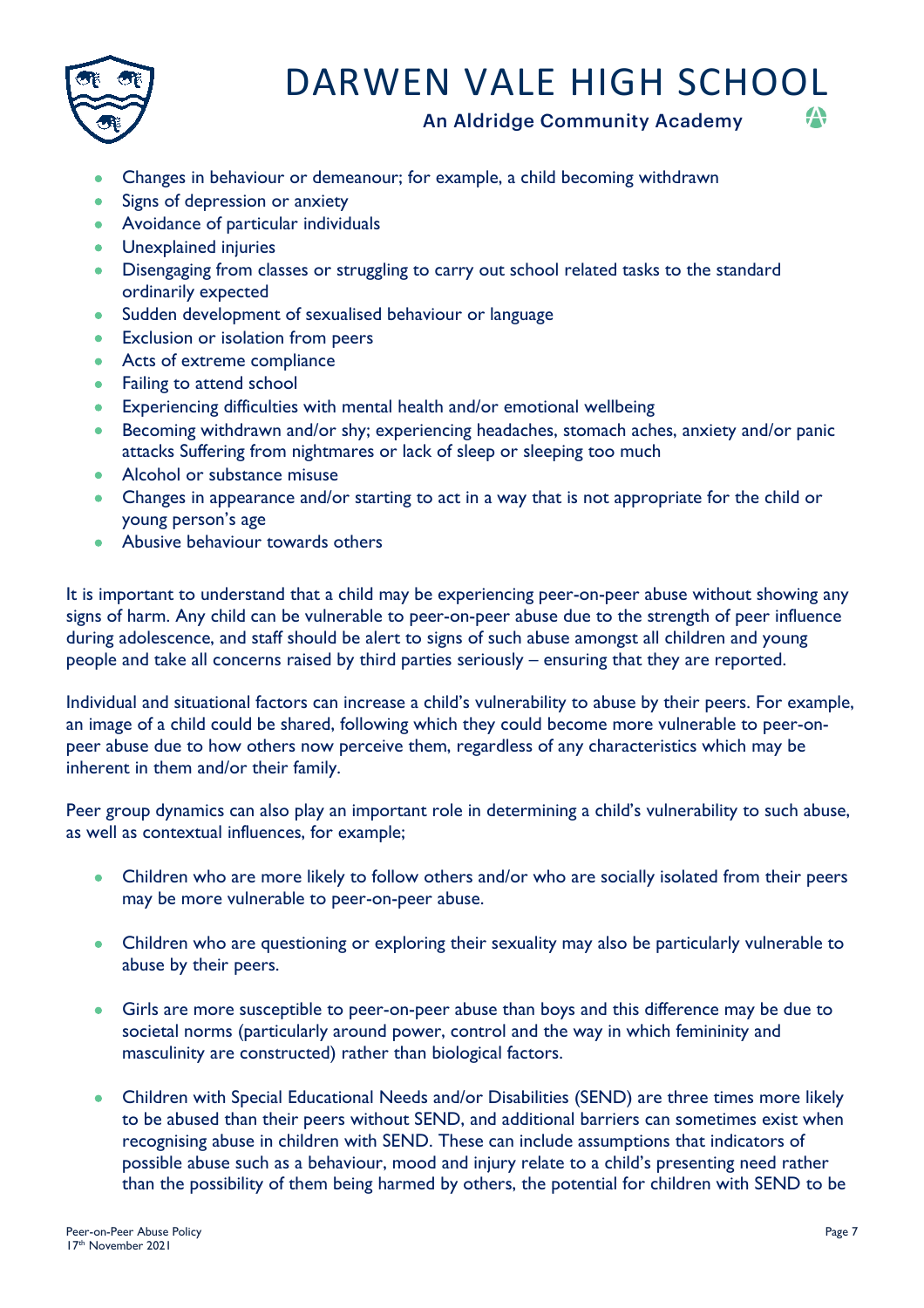

#### An Aldridge Community Academy



disproportionately impacted by behaviours such as bullying and harassment, without outwardly showing any signs, which could be due to communication barriers and difficulties.

- Ethnicity, race, religious beliefs and sexual orientation are other indicators why some children are more likely to experience peer-on-peer abuse than others. Studies have also found that black and ethnic minority children are often under-identified as victims and over-identified as perpetrators.
- Boys and young men in gang-affected neighbourhoods.
- Those with a history of abuse within their families
- Children who are looked-after
- Those who have experienced loss through bereavement

### 6. Whole-school/college approach

#### **The Aldridge Education Trust Board**

The Aldridge Education Trust Board retains statutory responsibility for ensuring that all legal responsibilities in connection with peer-on-peer abuse and safeguarding are discharged. The Board appoints a Safeguarding Link Trustee to act as the link between the Trustees and Executive team.

#### **Principal**

The Principal will ensure that the policies and procedures adopted by the Aldridge Education Trust Board and Local Governing Committee associated with protecting children/learners are fully implemented, understood and followed by all staff and adhered to at all times.

The Principal will ensure that;

- They address any culture of abuse, of any form, that may develop
- All staff receive appropriate and regular training on the nature, prevalence and effect of peeron-peer abuse, and how to prevent, identify, and respond to it.
- All staff understand and take seriously all forms of peer-on-peer abuse (no matter how 'low level' they may appear) and that no form of it is ever dismissed as horseplay or teasing, and all incidents reported
- The school or college maintains up to date records of all peer-on-peer incidents which detail all actions taken and interventions put into place
- They consider the school environment and the implications where reports of sexual violence or sexual harassment have been made and the victim(s) and perpetrator(s) attend Darwen Vale High School. Immediate consideration will be given regarding the proximity of the victim(s) and alleged perpetrator(s) during lessons and social times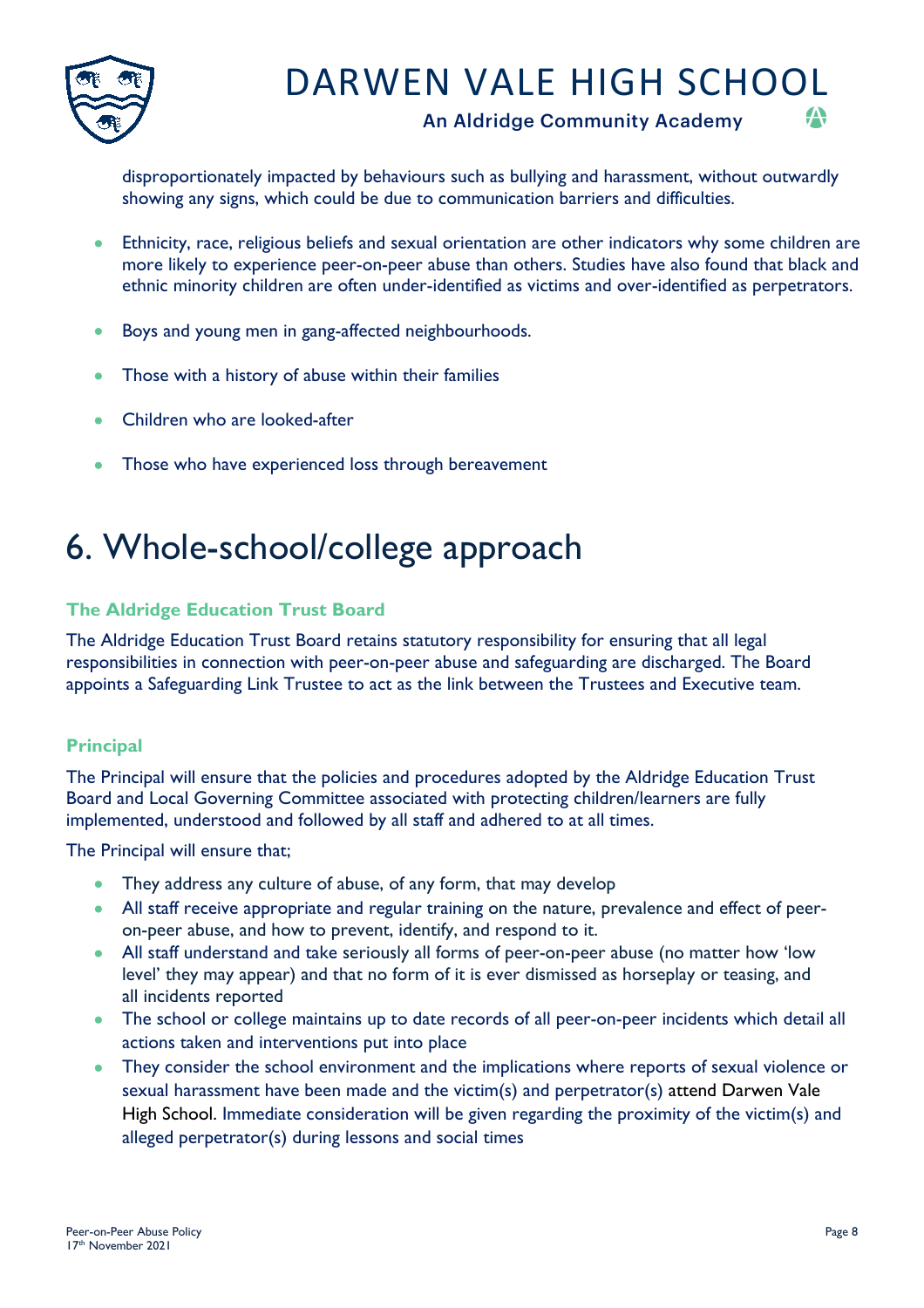

An Aldridge Community Academy



- If rape or assault by penetration is reported by a student at Darwen Vale High School, and the alleged perpetrator(s) also attend the school or college, all parties will be separated from any classes that they share
- Educating children and young people about the nature and prevalence of peer-on-peer abuse, positive, responsible and safe use of social media, and the facts about consent, via RSE and the wider curriculum
- Ensure pupils are taught about what constitutes acceptable behaviour and learn about topics such as healthy and respectful relationships, self-esteem and gender roles.
- Work with governors, senior leadership team, and all staff, students and parents to address equality issues, to promote positive values, and to encourage a culture of tolerance and respect amongst all members of the Darwen Vale High School community
- Create conditions in which all children and young people can aspire to, and realise, safe and healthy relationships fostering a whole-school culture based on the idea that every member of the Darwen Vale High School, community is responsible for building and maintaining safe and positive relationships in which violence and abuse are never acceptable

#### **Designated Safeguarding Lead (DSL) / Deputy Designated Safeguarding Lead (DDSL)**

The DSL will:

- Act as the central contact point for all staff to discuss all safeguarding concerns
- Respond to cases of peer-on-peer abuse promptly and appropriately
- Maintain up to date records of all peer-on-peer incidents which detail all actions taken and interventions put into place, so that they can spot and address any concerning trends and identify students who may be in need of additional support
- Coordinate specific safeguarding actions for individual children and young people where peer-onpeer abuse has been identified, ensuring that this is shared with all relevant external agencies (where applicable)
- Liaise with other agencies and professionals in line with 'Working Together to Safeguard Children'.
- Ensure that locally established procedures are followed and make referrals to other agencies, including Early Help, Local Authority referral agencies and the police as necessary.
- Represent, or ensure the school or college is appropriately represented at inter-agency safeguarding meetings (including Child Protection conferences).
- Consider the wishes of the victim in terms of how they want to proceed. This is especially important in the context of sexual violence and sexual harassment
- Review the support in place for both victims and perpetrators, including how you protect anonymity where appropriate. Perpetrators may need help to understand the implications of their behaviour
- Consider the wider context of both the victim and perpetrator to build a picture of why the abuse may be occurring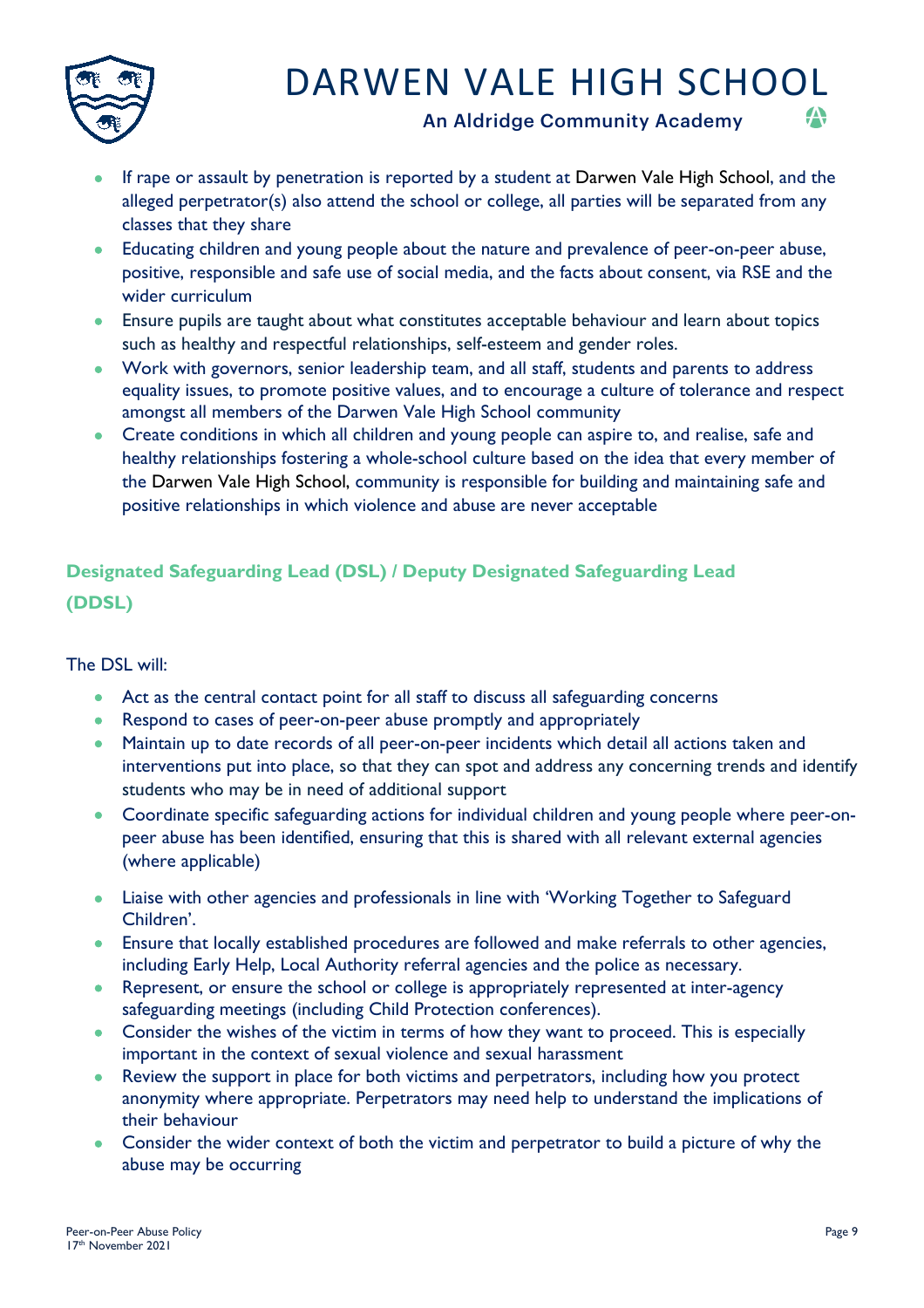

An Aldridge Community Academy



- Liaise with the three local authority safeguarding partners and work with other agencies in line with Working Together to Safeguard Children and the NSPCC – "When to call the police guidance", in order to understand when they should consider calling the police, and what to expect when they do.
- Ensure all staff access appropriate peer-on-peer abuse training and relevant updates in line with the recommendations within KCSIE (2021).

#### **Local Governing Committee (LGC)**

The LGC has read and will follow KCSIE 2021, as well as the recommendations made from the Ofsted review on sexual harassment in schools and colleges, and will provide independent advice and oversight to the school or college.

The LGC has nominated a governor for safeguarding named on the front of this document. The nominated governor will undertake independent oversight of the school or college's management of peer-on-peer abuse, as well as other safeguarding matters.

#### **Members of Staff**

All members of staff have a responsibility to:

- Ensure that all children and young people are able to develop appropriate strategies to recognise and respond to peer-on-peer abuse
- Identify and recognise children and young people who may be in need of extra help, who are suffering, or are likely to suffer peer-on-peer abuse
- Report all concerns to the DSL/DDSLs via the school or college's reporting system
- Maintain an attitude of 'it could happen here' where peer-on-peer abuse is concerned, and to always act in the best interests of the child or young person – whether they are the victim or the perpetrator
- Respond to and refer any concerns about children or young people's behaviour or treatment within the community where it is believed that they are involved in peer-on-peer abuse as a victim or a perpetrator
- Contribute to a positive environment which allows children and young people to feel able to share their concerns openly, not be judged, and be listened to
- Contribute towards, read and adhering to the school or college's relevant policies.

#### **The welfare and safety of children and young people are the responsibility of all staff at**  Darwen Vale High School **and ANY concern for their welfare MUST always be reported to the Designated Safeguarding Lead or DDSL.**

#### **Children, young people and learners**

Children and young people have a responsibility to:

• Understand and adhere to (at a level appropriate to their age and ability) the school's peeron-peer abuse and safeguarding policies and procedures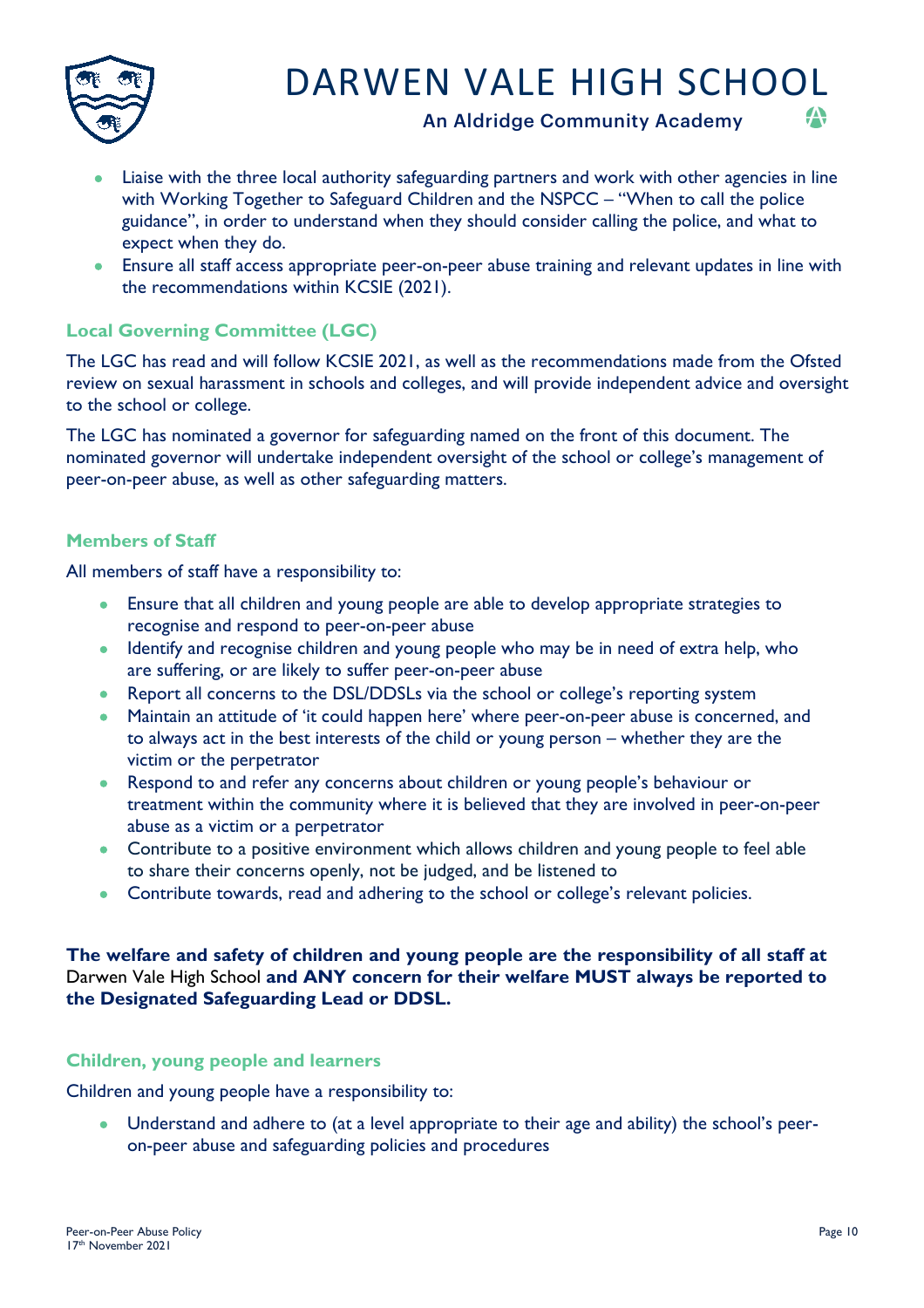

An Aldridge Community Academy



- Seek help from a trusted adult if things go wrong, and support others that may be experiencing peer-on-peer abuse
- Develop and take responsibility (at a level that is appropriate to their individual age, ability and vulnerabilities) for keeping themselves and others safe, including online

#### **Parents and Carers**

Parents and carers have a responsibility to:

- Read Darwen Vale High School policies and procedures, encouraging their children to adhere to them, and adhering to them themselves where appropriate
- Discuss peer-on-peer issues with their child/ren, support the school in their safeguarding approaches, and reinforce appropriate safe behaviours at home
- Identify changes in behaviour which could indicate that their child/ren is at risk of, or experiencing peer-on-peer abuse – including online
- Seek help and support from the school, college or other appropriate agencies, if they or their child/ren encounters any peer-on-peer abuse.

### 7. Responding to concerns or allegations of peeron-peer abuse and sexual harassment

#### **General principles**

It is essential that all concerns and allegations of peer-on-peer abuse are handled sensitively, appropriately and promptly. The way in which they are responded to can have a significant impact on our school or college environment.

Any response should:

- Include a thorough investigation of the concern(s) or allegation(s), and the wider context in which it/they may have occurred (as appropriate) – depending on the nature and seriousness of the alleged incident(s), it may be appropriate for the police and/or children's social care to carry out this investigation
- Treat all children and young people involved as being at potential risk while the child or young person allegedly responsible for the abuse may pose a significant risk of harm to others, they may also have considerable unmet needs and be at risk of harm themselves. Darwen Vale High School will ensure that a safeguarding response is in place for both the child who has allegedly experienced the abuse, and the child who has allegedly been responsible for it, and additional sanctioning may be required for the latter
- Take into account that the abuse may indicate wider safeguarding concerns for any of the children or young people involved, and consider and address the effect of wider sociocultural contexts – such as their peer group (both within and outside of school or college); family; the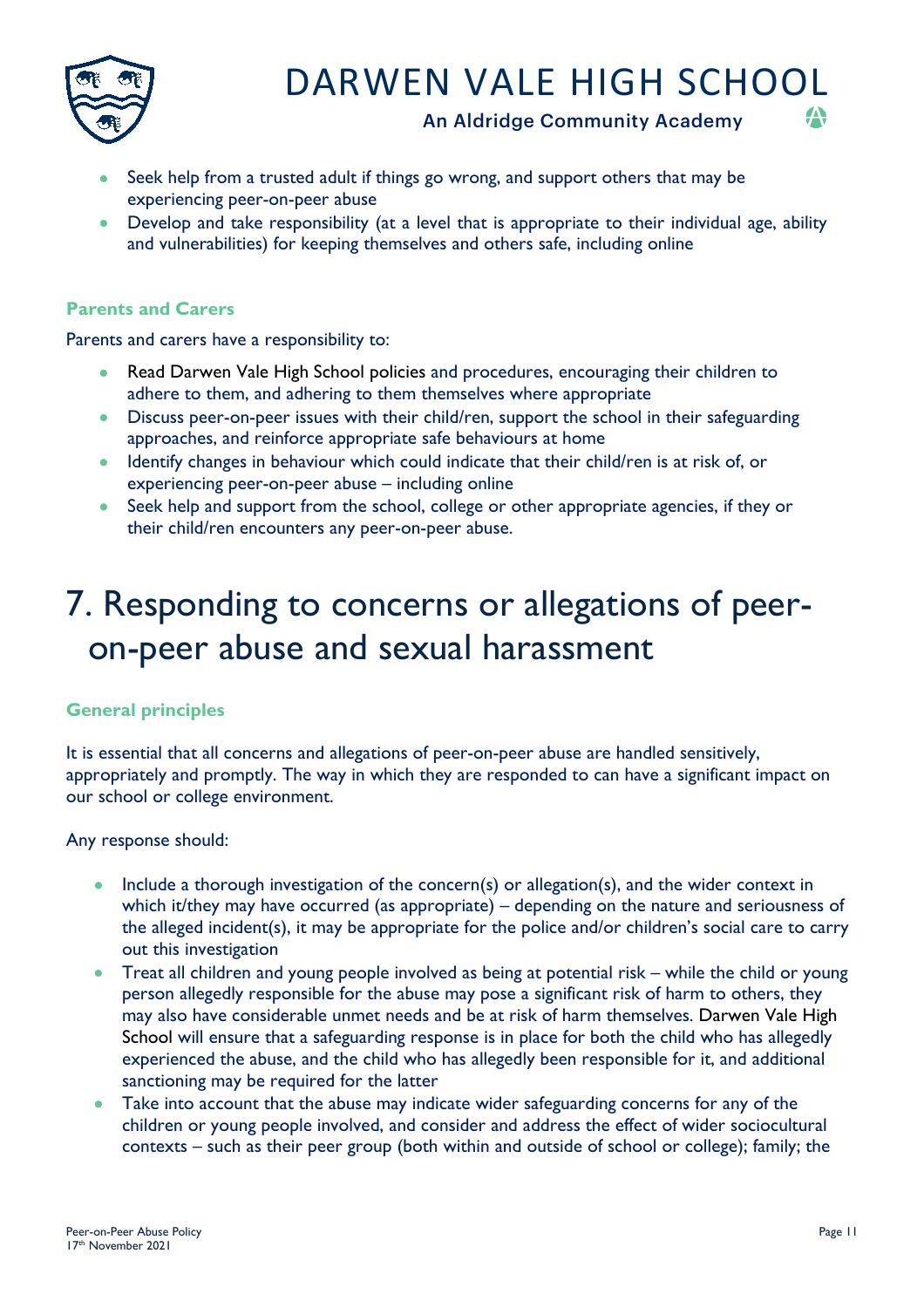

An Aldridge Community Academy



school or college environment; their experience(s) of crime and victimisation in the local community; and the child/children's online presence

- Consider what changes may need to be made to these contexts to address the child or young persons' needs and to mitigate risk
- Ensure that the DSL assesses the suitability of discussing the action steps with the child or young person(s) involved and their and their parent or carers (unless it is considered unsafe to do so or an immediate referral needs to be made to children's social care) in order to obtain consent to any referral before it is made
- Manage the child or young persons' expectations about information sharing, and keep them and their parent/carers informed of developments, where appropriate and safe to do so.
- Take into account the wishes of any child or young person who has allegedly been abused, and give them as much control as is reasonably possible over decisions regarding how any investigation will be progressed, and how they will be supported.

### 8. Multi-agency safeguarding arrangements

Darwen Vale High School recognises and is committed to its responsibility to work with other professionals and agencies in line with statutory guidance (WTSC 2020). The DSL will discuss the concern(s) or allegation(s) with the agency and agree on a course of action, which may include:

#### **Manage internally with help from external specialists where appropriate and possible:**

Where the alleged behaviour between peers is abusive or violent, a referral to children's social care will need to be made. Where the behaviour between peers is 'inappropriate' or 'problematic' – as per the harmful behaviours continuum - and support from local agencies is not available, school or college may need to handle concerns or allegations internally. In these cases, Darwen Vale High School will engage and seek advice from external specialists.

**Undertake/contribute to an inter-agency early help assessment, with targeted early help services provided to address the assessed needs of the child/children and their family**: These services may, for example, include family and parenting programmes, responses to emerging thematic concerns in extra familial contexts, a specialist harmful sexual behaviour team, CAMHS and/or youth offending services.

#### **Refer the child/children to children's social care for a section 17/47 statutory assessment:**

Where a child or young person is suffering, or is likely to suffer from harm, a referral to children's social care (and, if appropriate, a report to the police) needs to be made immediately to the local authority where the child or young person lives. This needs to be done for both the victim and the alleged perpetrator. Depending on the safeguarding procedures issued by the Local Safeguarding Partnership in that area, there will normally be an initial review and assessment of the referral, in accordance with that area's assessment framework

#### **Report alleged criminal behaviour to the police:**

Alleged criminal behaviour will ordinarily be reported to the police unless there are circumstances where it may not be appropriate to report such behaviour. All concerns or allegations will be discussed with children's social care and assessed on a case by case basis.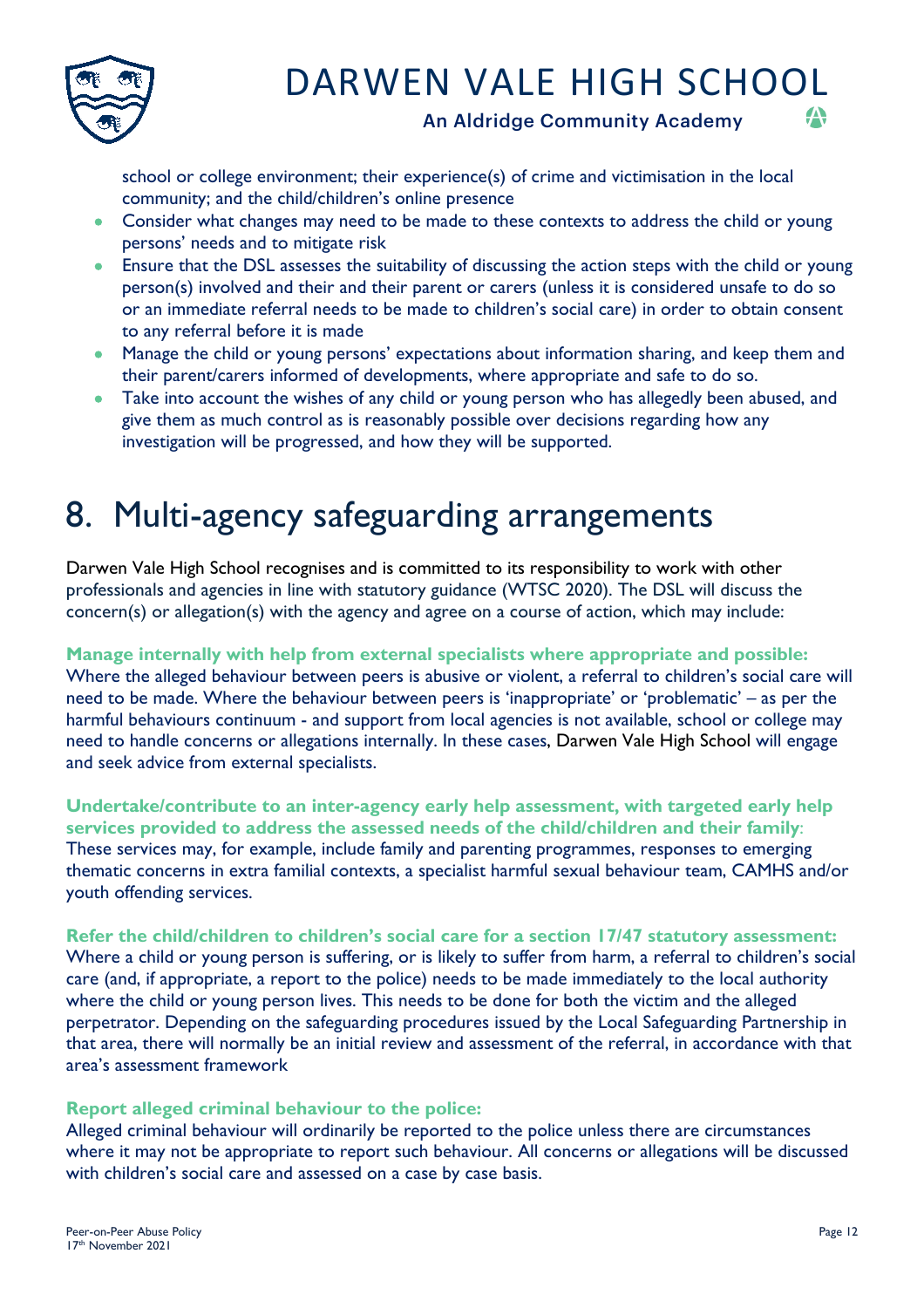

An Aldridge Community Academy



The school or college will always carry out a risk assessment for:

- Any child or young person who is alleged to have behaved in a way that is considered to be abusive or violent,
- Any child or young person who has reportedly been abused or affected by the alleged abusive or violent behaviour by another child or young person,
- Any child or young person who may be at risk due to the alleged abusive or violent behaviour by another child or young person as deemed appropriate by the DSL.

Where it is alleged that a child or young person has behaved in a way that is considered to be inappropriate or problematic (as opposed to abusive or violent), the DSL will use their professional judgment – based on the particular concern(s) and/or allegation(s) raised, and the needs and circumstances of the individual child/children in question – to determine whether (as explained above) it would be appropriate to contact children's social care, and to carry out a risk assessment.

Where other children or young people have been identified as witnesses to alleged abuse or violence, consideration should also be given by the DSL to whether there might be any risks to them, and whether a risk assessment would be appropriate in relation to any risks presenting to them.

Appendix A is a template risk assessment that can be used to assess the risks to the children involved in an incident of peer-on-peer abuse

### 9. Disciplinary Action

The school or college may wish to consider whether disciplinary action may be appropriate for any children or young people involved. However, if there are police proceedings underway, or there could be, it is critical that the school or college works in partnership with the police and/or children's social care. Where there is no involvement from the police and/ or children's social care, the school or college will still need to consider what is the most appropriate action to take to ensure positive behaviour management.

Disciplinary action may sometimes be the most appropriate course of action to:

- Ensure that the child/children and young people involved take(s) responsibility for and realise(s) the seriousness of their behaviour;
- Demonstrate to those involved. and others, that peer-on-peer abuse can never be tolerated, and
- Ensure the safety and wellbeing of other children and young people at Darwen Vale High School.

However, these considerations must be balanced against any police investigations, the child's or young person's own potential unmet needs, and any action or intervention planned regarding safeguarding concerns.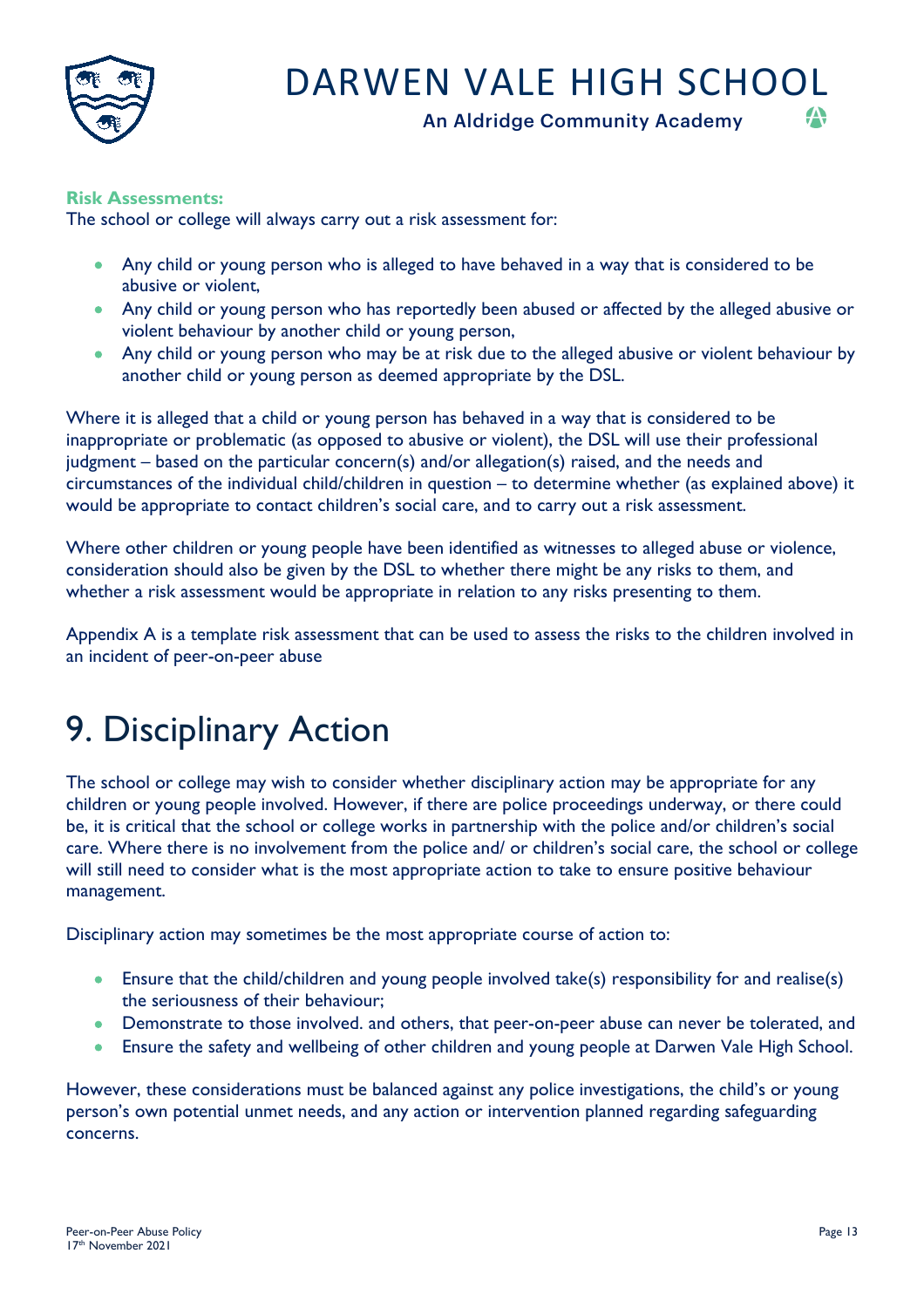

An Aldridge Community Academy



Before deciding on appropriate action, the school or college will always consider its duty to safeguard all children and young people in its care from harm; the underlying reasons for a child's behaviour; any unmet needs, or harm or abuse suffered by the child; the risk that the child may pose to other children; and the severity of the peer-on-peer abuse and the causes of it. Darwen Vale High School will, where appropriate, consider the potential benefit of using managed moves or exclusion as a response to the peer-on-peer abuse incident.

Exclusion will only be considered as a last resort and only where necessary to ensure the safety and wellbeing of the other children and young people in the school or college. Engaging in Fair Access Panel processes to assist with decision-making associated to managed moves and exclusions can also be beneficial. In the event of any managed move, consideration must be given to sharing information with the receiving school regarding the peer-on-peer abuse in order to allow best protection of the children and young people in the new school or college.

Disciplinary interventions alone are rarely able to solve issues of peer-on-peer abuse, and Darwen Vale High School will always consider the wider actions that may need to be taken, and any lessons that may need to be learnt going forwards, as set out above.

### 10. Staff induction, awareness and training

All members of staff will be given a copy of Part 1 of the "Keeping Children Safe in Education" (2021) which covers Safeguarding information. Leaders will read the entire document. Leaders and all members of staff who work directly with children and young people will access Annex A within Keeping Children Safe in Education 2021.

All staff members will receive appropriate peer-on-peer abuse training which will enable them to:

- Recognise potential peer-on-peer abuse concerns involving children and young people
- Respond appropriately to peer-on-peer issues and take action in line with this policy
- Record concerns in line with the school policies
- Refer concerns to the DSL and be able to seek support external to the school or college if required

The DSL will provide a safeguarding update to the LGC at each termly meeting which details the number of peer-on-peer abuse incidents that have been reported and managed. The DSL will also report any and all peer-on-peer abuse training for staff or groups of staff to the LGC.

### 11. Alternative provision (AP) and Managed Move placements

Schools and colleges are responsible for the safeguarding of their pupils/students when they are placed in an alternative provision. Schools and colleges should ensure that a risk assessment is completed for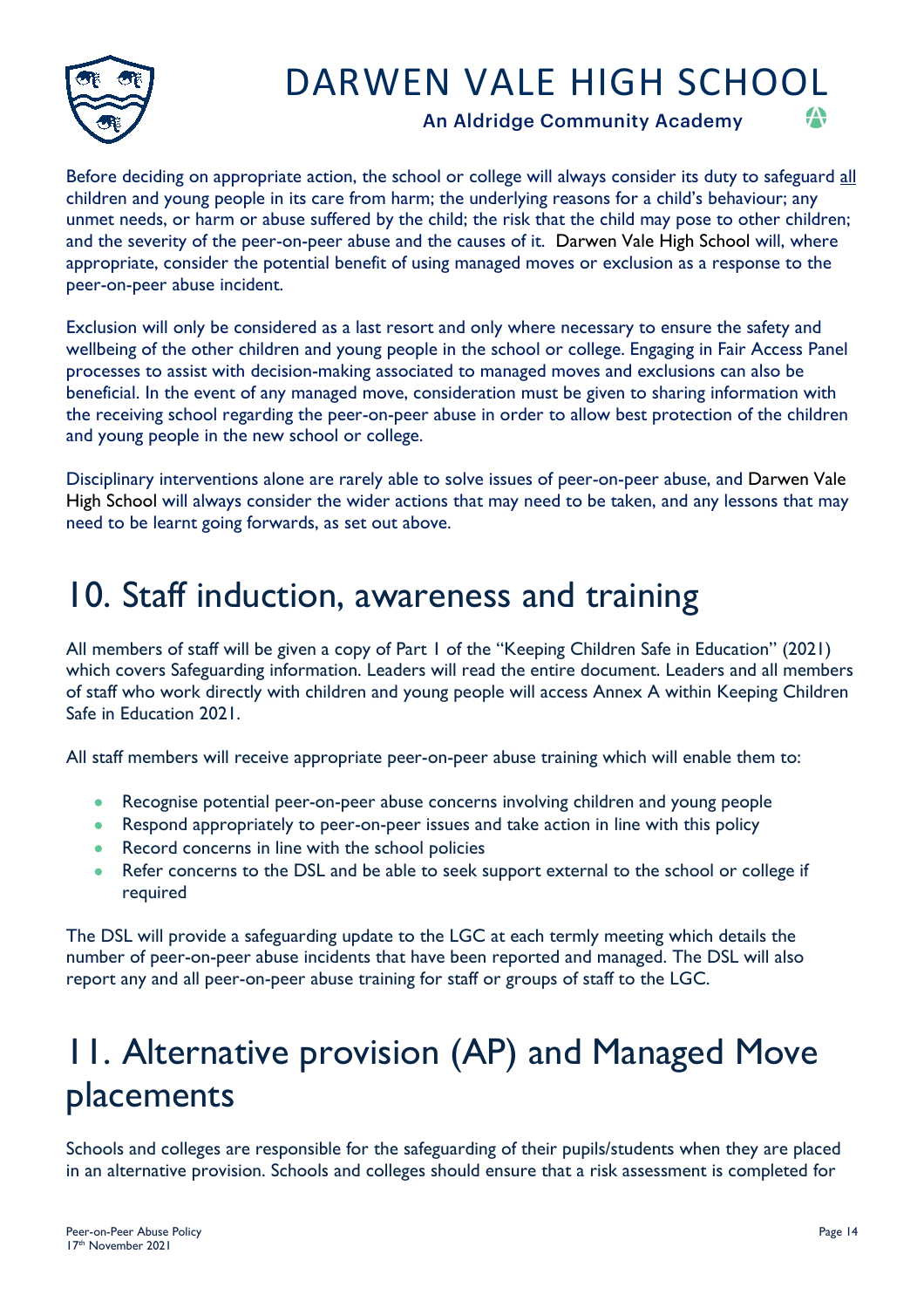

An Aldridge Community Academy



each pupil/student going to alternative provision or a managed move placement where there have been, or are concerns about peer-on-peer abuse.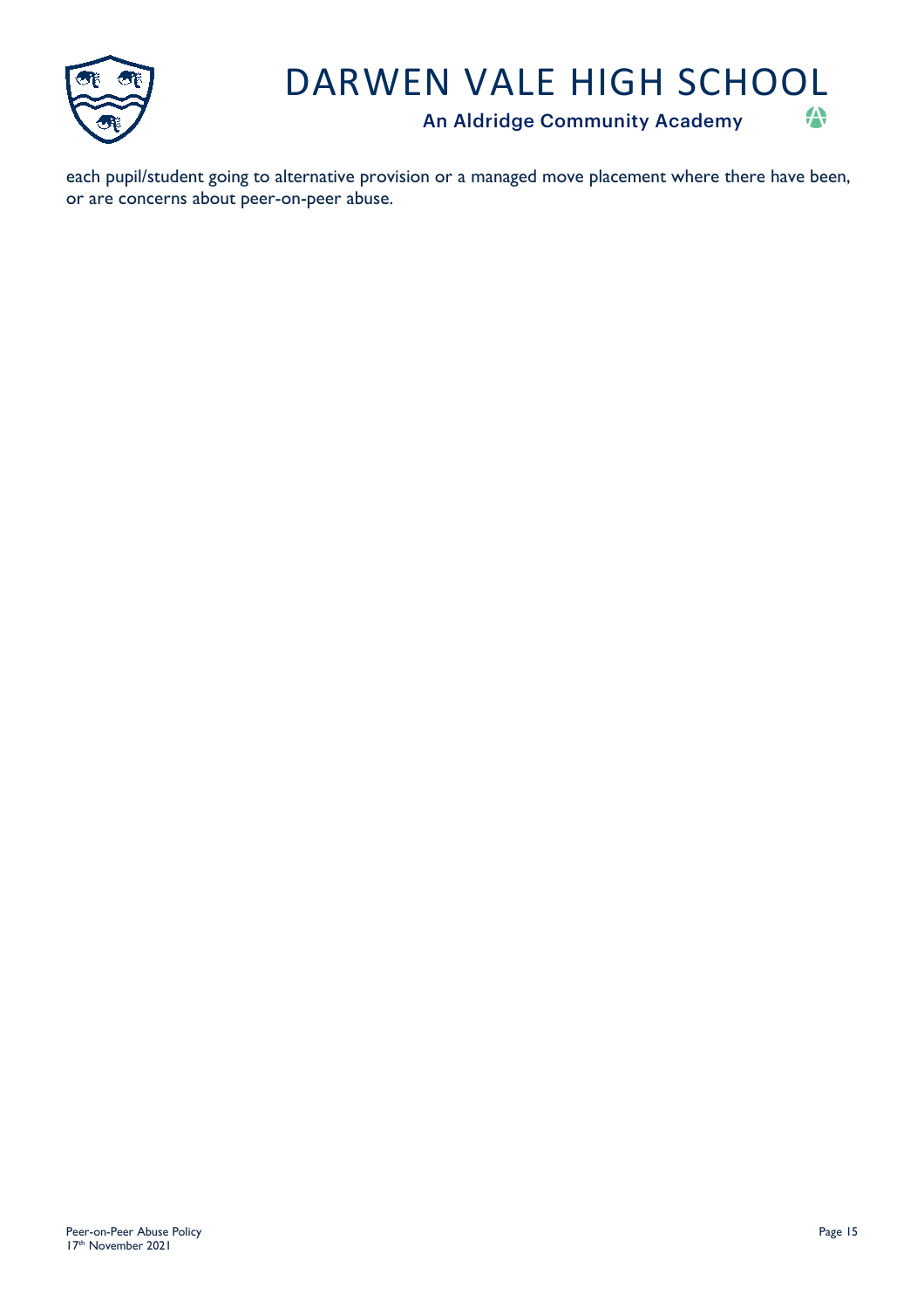

An Aldridge Community Academy

A

### Appendix A

### **Peer-on-peer abuse: risk and needs assessment**

The aim of this template risk assessment is to help assess the risk to the child/ren involved in an incident of peer-on-peer abuse, which includes risks involving harmful sexual behaviours.

It also meets the recommendations set out in s. 441 – 447 of Keeping Children Safe in Education 2021 (KCSiE)

### **How to use the template**

- The children involved are defined as 'Child A, Child B', etc, rather than being defined as 'victim' and 'perpetrator'. This is because you should avoid assigning guilt until a formal investigation has been conducted by the appropriate authorities.
- Consider each question/consideration from the perspective of both pupils, and be sure to do this in collaboration with them. Also consider the impact on, and needs of, the wider school community, and record any concerns or actions in the most appropriate column.
- Work with your local safeguarding partnership team when conducting this risk assessment, and update it in response to any advice they provide. Some of the prompts may require input from other agencies. Add specific questions and considerations based on the nature of each incident and on the advice provided.
- Keep track of the changes you make:
	- Create a new copy of the document
	- Update the version number at the top of the risk assessment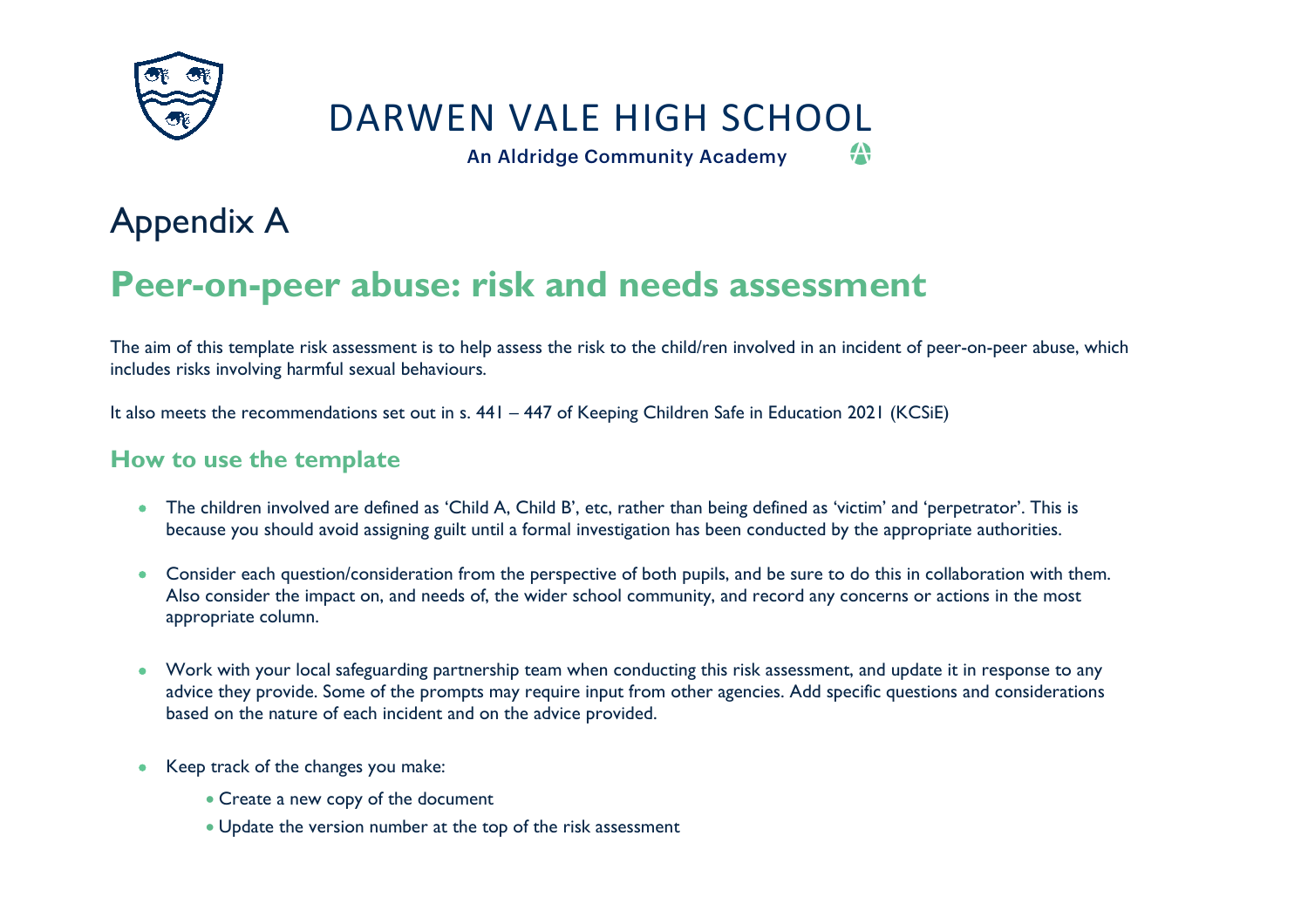

An Aldridge Community Academy

- Record what has changed in the update log (at the end of the document)
- Save the most recent version of the risk assessment in the appropriate places (for example, the child's safeguarding file)
- This should be a live document you may need to update it as often as daily based on conversations with, and feedback from, the children and parents involved, feedback from staff, guidance from the local safeguarding partnership team, or information from the police and children's social care.

### **Risk Assessment – Version [INSERT NUMBER] Date: Completed by:**

A

| <b>Area of Risk</b>                                                                                                           | <b>Considerations</b>                                                                                                                                                                                                                                                                                                                                                                                                                          | <b>Child A</b>                                                                                                                                          | <b>Child B</b> | <b>Child C</b> | <b>Notes</b>                                                                                                                                 | <b>Actions</b>   |
|-------------------------------------------------------------------------------------------------------------------------------|------------------------------------------------------------------------------------------------------------------------------------------------------------------------------------------------------------------------------------------------------------------------------------------------------------------------------------------------------------------------------------------------------------------------------------------------|---------------------------------------------------------------------------------------------------------------------------------------------------------|----------------|----------------|----------------------------------------------------------------------------------------------------------------------------------------------|------------------|
| Details of the<br>incident:<br><b>Record details of the</b><br>incident from the<br>point of view of the<br>children involved | • How serious is the<br>incident? Was it a crime?<br>• How many children are<br>involved? [Add a column<br>for each child]<br>• Do we need to make<br>arrangements to limit<br>contact between the<br>children involved, other<br>than keeping them a<br>reasonable distance apart<br>on school premises<br>including at before and<br>after-school activities? (If<br>the allegation relates to<br>rape, assault by<br>penetration, or sexual | <b>Complete</b><br>details for<br>each child<br>based on the<br>considerations<br><b>Ensure that</b><br>their name<br>and year<br>group are<br>included |                |                | Use this column to<br>record additional<br>information that<br>may be relevant<br>For example,<br>previous, unrelated<br>behaviour incidents | Who, What, When? |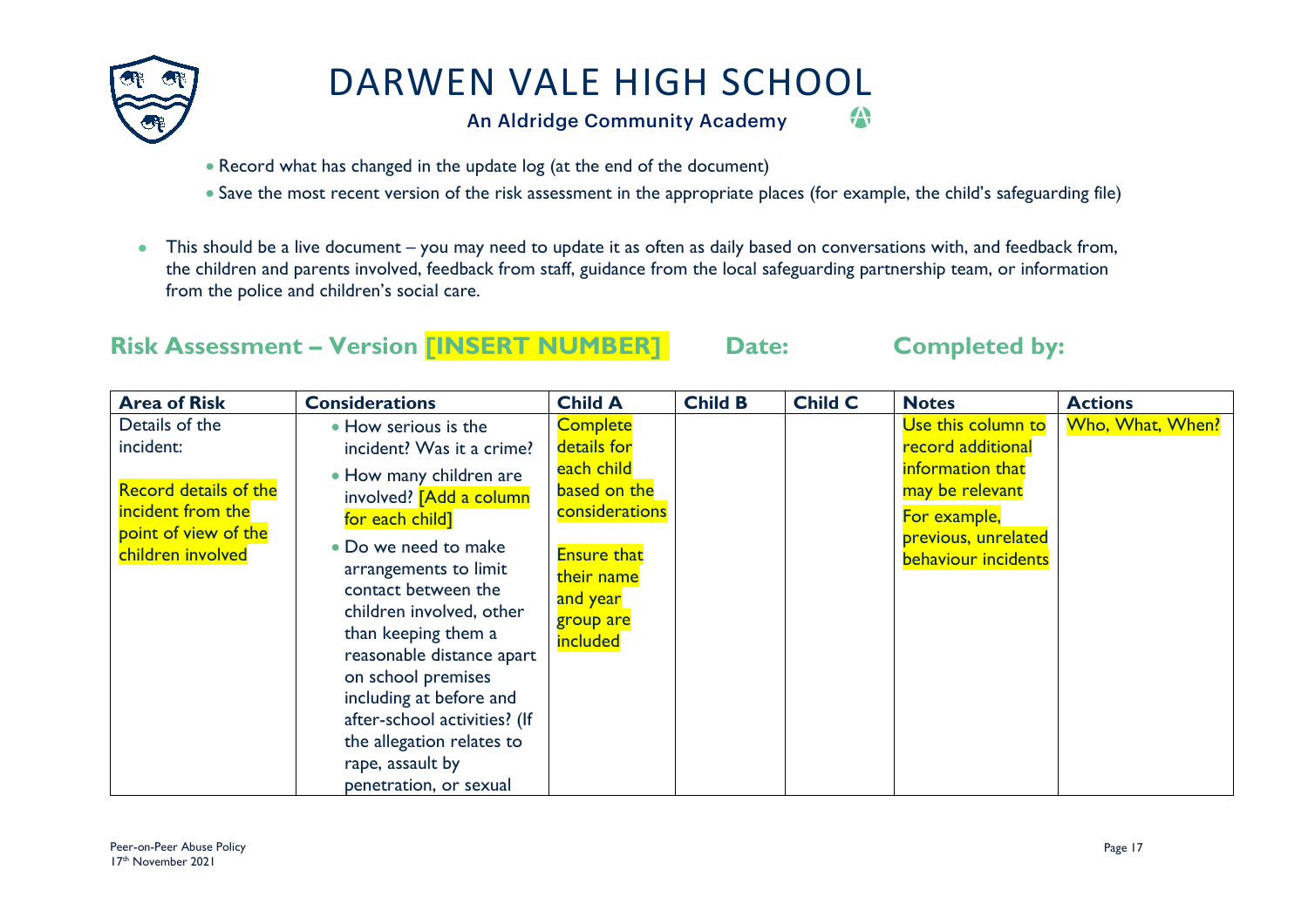

|                     | assault, the answer is<br>automatically yes)<br>. How did the school find<br>out about it? Was it<br>reported directly or by<br>someone else with<br>knowledge of the<br>incident?<br>• Did the incident take<br>place within a consensual<br>intimate relationship<br>between the children?<br>• Are there any related<br>issues, including links to<br>child sexual exploitation<br>and/or child criminal<br>exploitation? |                |                |                |              |                |
|---------------------|------------------------------------------------------------------------------------------------------------------------------------------------------------------------------------------------------------------------------------------------------------------------------------------------------------------------------------------------------------------------------------------------------------------------------|----------------|----------------|----------------|--------------|----------------|
| <b>Area of Risk</b> | <b>Considerations</b>                                                                                                                                                                                                                                                                                                                                                                                                        | <b>Child A</b> | <b>Child B</b> | <b>Child C</b> | <b>Notes</b> | <b>Actions</b> |
| Social Risks:       | . Do the children involved<br>share a peer group? Are<br>people in their friend<br>group likely to take sides?                                                                                                                                                                                                                                                                                                               |                |                |                |              |                |
|                     | • Do they all attend your<br>school?                                                                                                                                                                                                                                                                                                                                                                                         |                |                |                |              |                |
|                     | • Do other people know<br>about the incident?                                                                                                                                                                                                                                                                                                                                                                                |                |                |                |              |                |
|                     | • Do those people<br>understand - who they<br>can talk to if they have                                                                                                                                                                                                                                                                                                                                                       |                |                |                |              |                |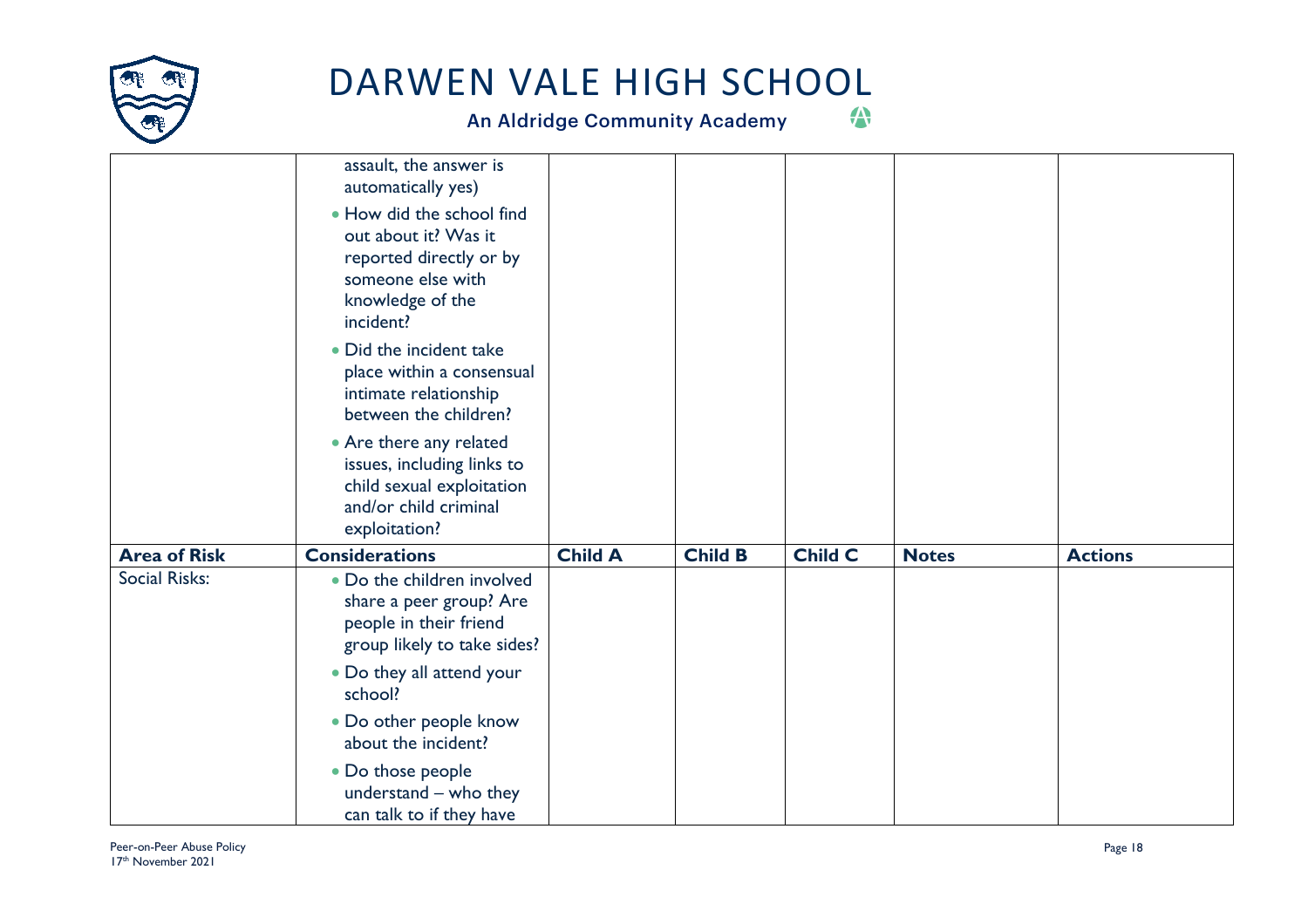

|                       | concerns about the<br>people involved, or their<br>own safety?<br>The importance of<br>confidentiality<br>If and how they may<br>٠<br>need to be involved in<br>any further<br>investigation<br>Are they likely to be<br>$\overline{\phantom{a}}$<br>the subject of gossip,<br>bullying or further<br>harassment? |                |                |                |              |                |
|-----------------------|-------------------------------------------------------------------------------------------------------------------------------------------------------------------------------------------------------------------------------------------------------------------------------------------------------------------|----------------|----------------|----------------|--------------|----------------|
|                       | • Have there been<br>previous incidents of<br>sexually inappropriate<br>behaviour within their<br>peer group(s)?                                                                                                                                                                                                  |                |                |                |              |                |
|                       | • Do they risk being<br>alienated from their<br>friendship group as a<br>result of the incident?                                                                                                                                                                                                                  |                |                |                |              |                |
| <b>Area of Risk</b>   | <b>Considerations</b>                                                                                                                                                                                                                                                                                             | <b>Child A</b> | <b>Child B</b> | <b>Child C</b> | <b>Notes</b> | <b>Actions</b> |
| <b>Physical Risks</b> | . Do they feel, or continue<br>to feel, physically<br>threatened by the other<br>child/ren?                                                                                                                                                                                                                       |                |                |                |              |                |
|                       | . Do you have reason to<br>believe there is a                                                                                                                                                                                                                                                                     |                |                |                |              |                |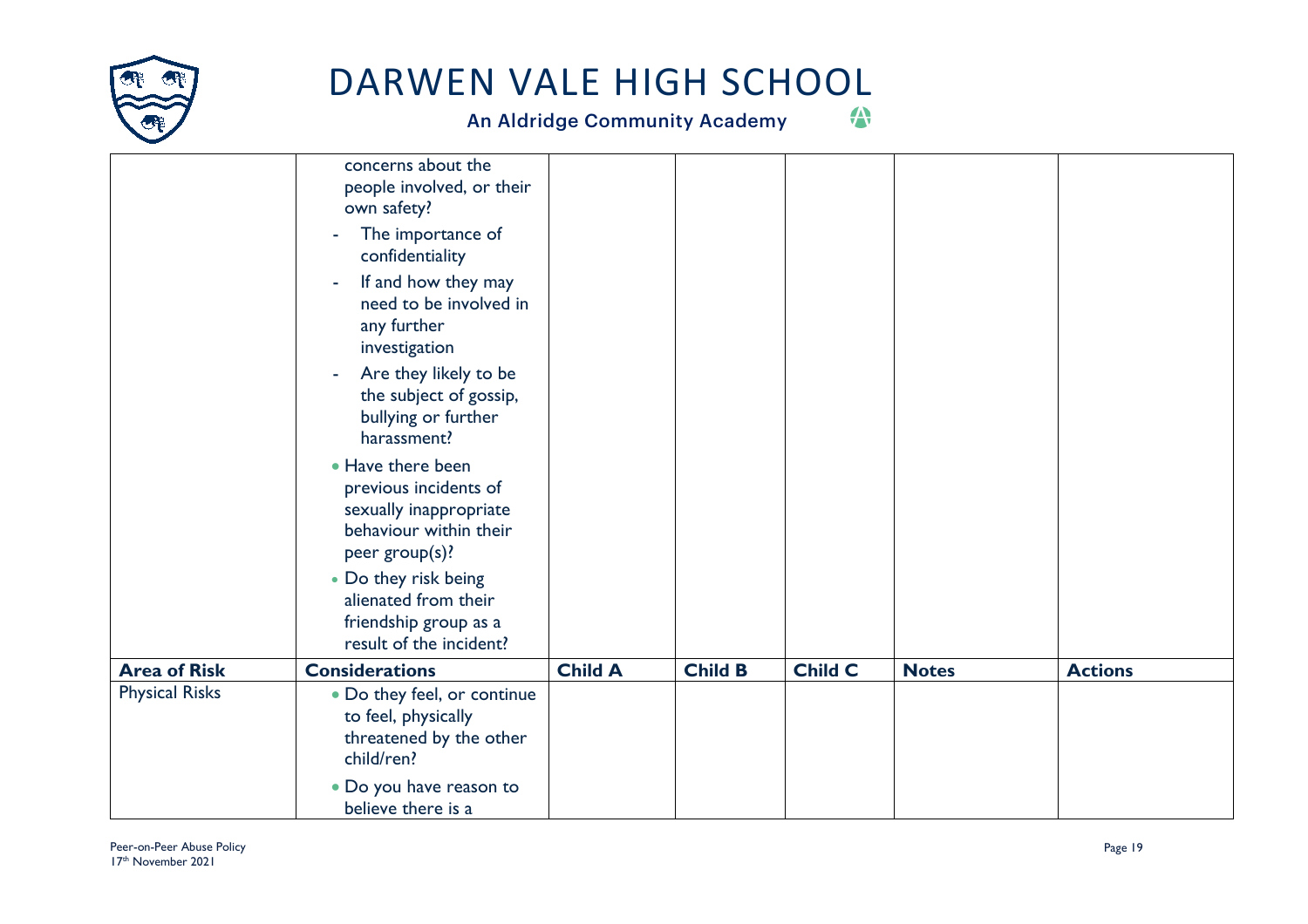

|                            | continued risk to the<br>safety and wellbeing of<br>the child/ren involved, or<br>other pupils and staff?<br>• Is either party at risk of<br>physical harm as a result<br>of this incident (for<br>example, bullying or<br>'retribution' by peers)<br>• Do they share<br>classes/break times/etc.?<br>• Are they likely to come<br>into contact with each<br>other (or others involved<br>in the incident) outside of |                |                |                |              |                |
|----------------------------|-----------------------------------------------------------------------------------------------------------------------------------------------------------------------------------------------------------------------------------------------------------------------------------------------------------------------------------------------------------------------------------------------------------------------|----------------|----------------|----------------|--------------|----------------|
|                            | school?<br>• How can such contact be                                                                                                                                                                                                                                                                                                                                                                                  |                |                |                |              |                |
|                            | limited?                                                                                                                                                                                                                                                                                                                                                                                                              |                |                |                |              |                |
| <b>Area of Risk</b>        | <b>Considerations</b>                                                                                                                                                                                                                                                                                                                                                                                                 | <b>Child A</b> | <b>Child B</b> | <b>Child C</b> | <b>Notes</b> | <b>Actions</b> |
| <b>Environmental Risks</b> | • Do they live in a home<br>where violence or abuse<br>has occurred?                                                                                                                                                                                                                                                                                                                                                  |                |                |                |              |                |
|                            | • Do they live in or near an<br>area or location known<br>to police to be high risk<br>for sexual harassment or<br>assault?                                                                                                                                                                                                                                                                                           |                |                |                |              |                |
|                            | • Are they active on social<br>media? If so, how? Do                                                                                                                                                                                                                                                                                                                                                                  |                |                |                |              |                |